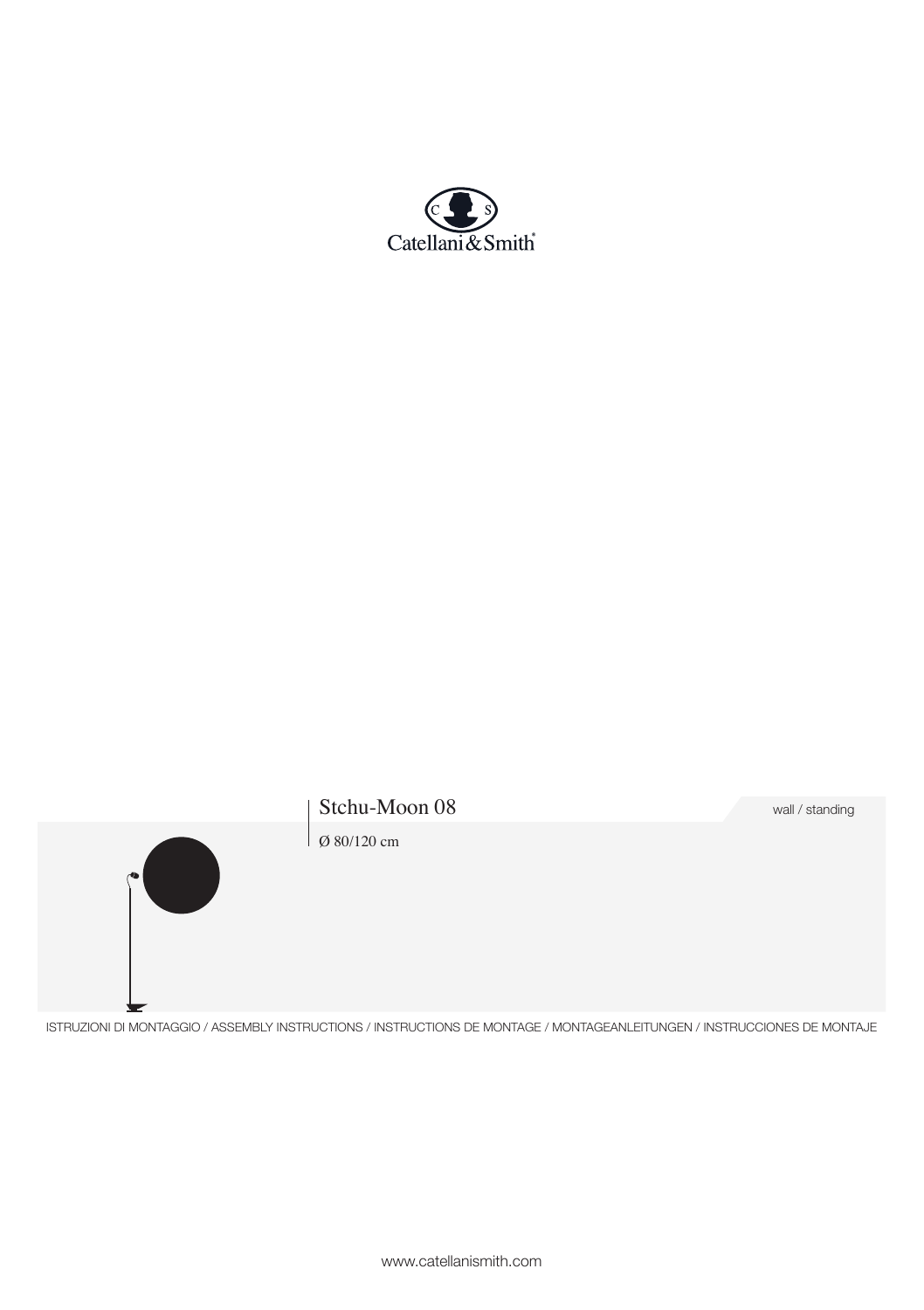## $\bullet$ AVVERTENZE

- Togliere la tensione di alimentazione prima di effettuare l'installazione e per interventi di manutenzione o in caso di cattivo funzionamento.
- Si consiglia l'utilizzo dei guanti in dotazione. Per la pulizia della superficie utilizzare un piumino rimuovi-polvere.
- Non toccare lo schermo protettivo quando la lampada è accesa.
- Se il cavo di alimentazione esterno viene danneggiato, deve essere sostituito esclusivamente dal costruttore o dal suo servizio di assistenza.

## **CB** WARNINGS

- Switch off the power supply before installing, servicing or in case of malfunctioning.
- We suggest you to use the gloves provided. We recommend using a feather duster to clean the surfaces.
- Please do not touch the lamp's protective shield when the lamp is switched on.
- In case the supply cable of the lamp would be damaged, it has to be replaced exclusively by the manufacturer or by his technical service.

| tensione di rete / voltage |                                          | lampadine / bulbs                                                  | trasformatore / transformer | dimmerazione / dimming |
|----------------------------|------------------------------------------|--------------------------------------------------------------------|-----------------------------|------------------------|
| 220V - 240V                |                                          | 1 x GU5.3 8W LED 12V DC                                            | 12V DC max 1.4A             | incluso                |
|                            |                                          | 1 x GU5.3 8W LED 12V DC                                            | 12V DC max 1.4A             | included               |
| 110V                       |                                          | non inclusa                                                        | 12V DC max 1.4A             | incluso                |
|                            |                                          | not included                                                       | 12V DC max 1.4A             | included               |
|                            | IP20                                     |                                                                    |                             | $\epsilon$             |
| classe<br>class            | classe di protezione<br>protection class | persone suggerite per il montaggio<br>people required for mounting |                             | <b>MADE IN ITALY</b>   |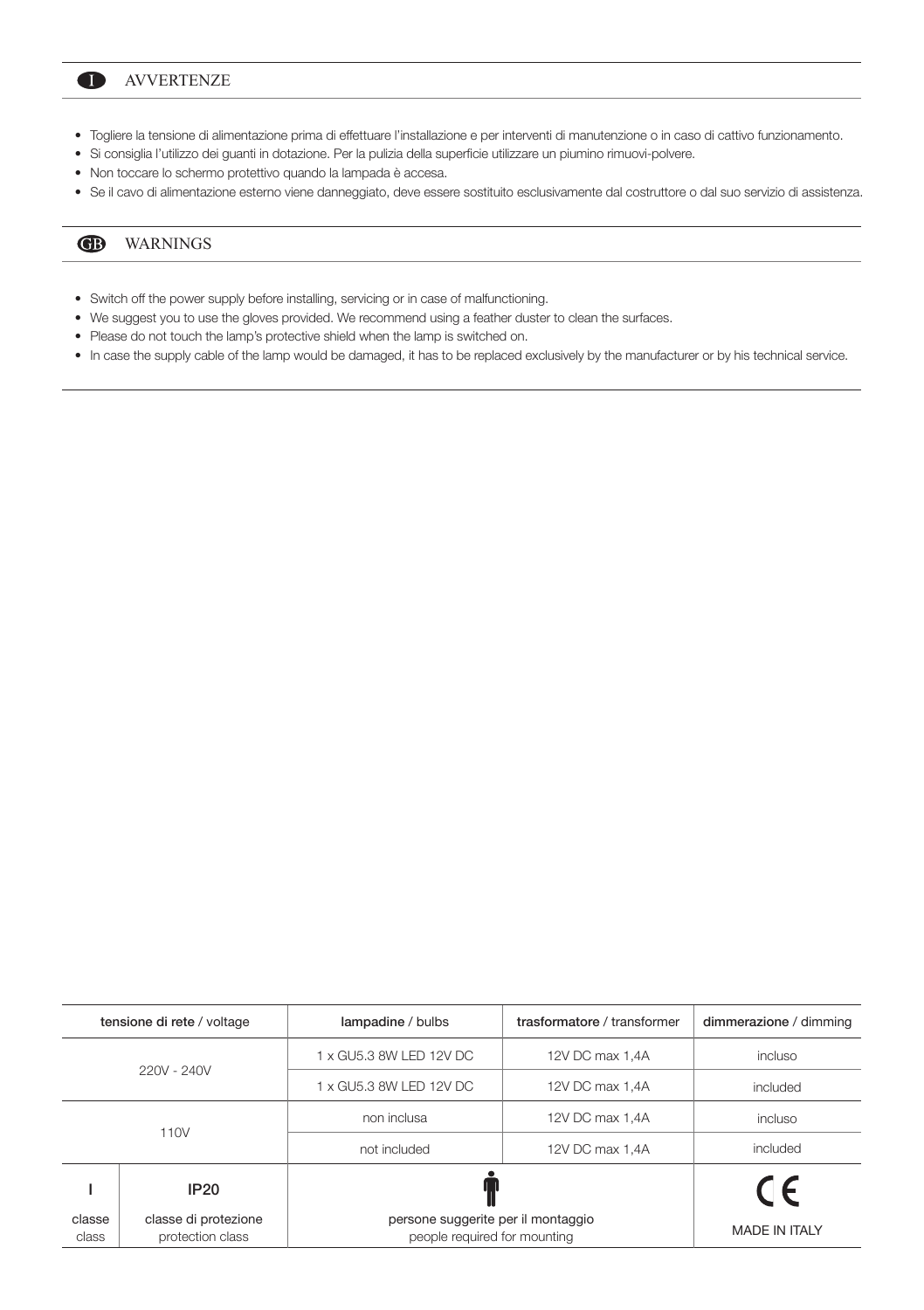